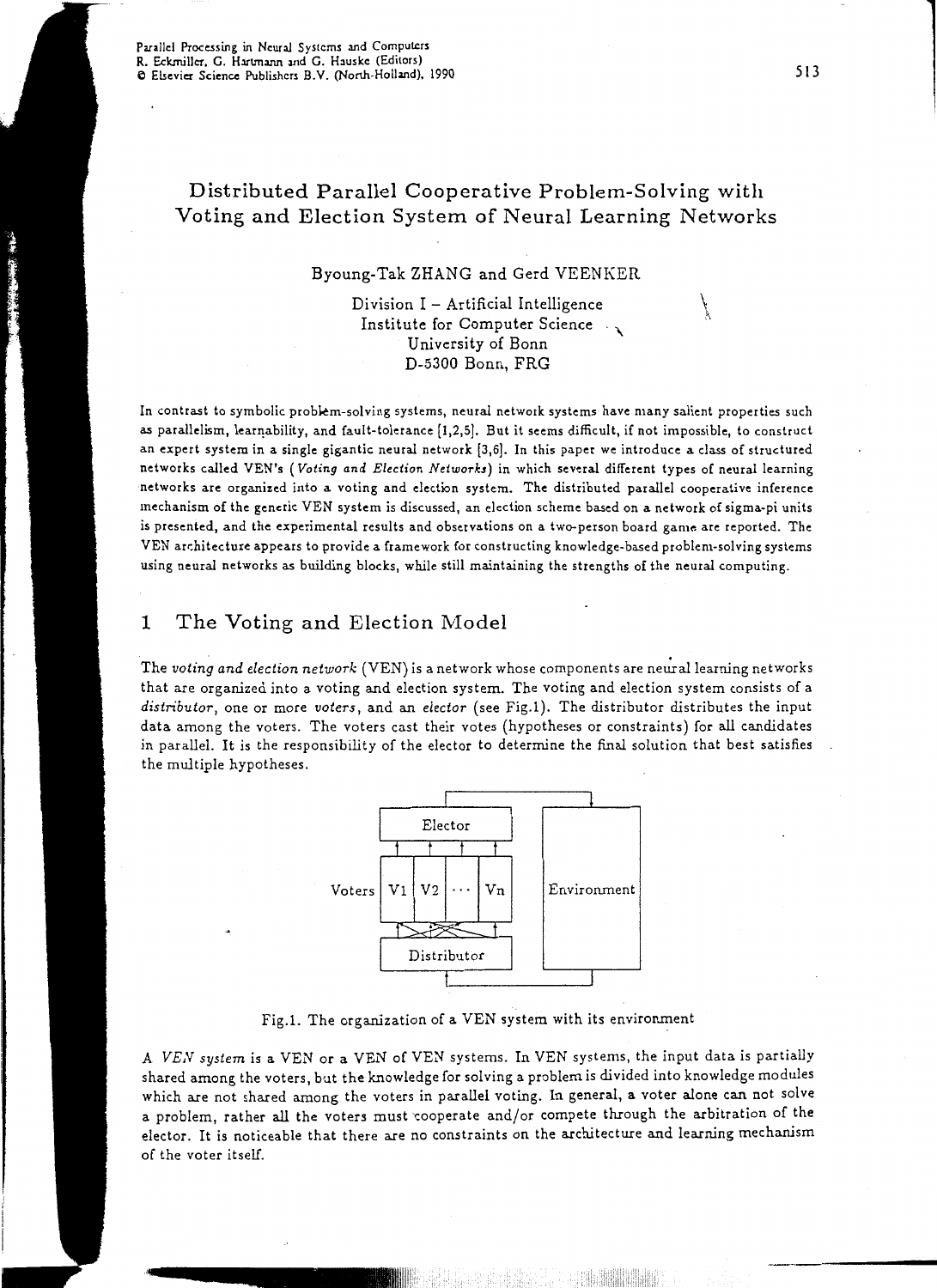auum!UDIBL'DD11111118111k!lluJ~llil.illllliiW!lllllltl!!l!ll!llllUIIIIIIIIIIIm-lllllllllllllllllllllll--------· :\_ \_\_\_\_\_\_ \_

 $\mathfrak{h}$ 

## 2 Distributed Parallel Cooperative Inference

Inferences in a voting and election system of neural networks (i.e. VEN) are performed at two different levels: at the level of neurons *(micro-inferences)* and at the level of problem states *(macroinferences).* The problem-solving process of the system is a sequence of *conclusive* macro-inferences, each step of which corresponds to a state transition (or move) in the problem space.

At the beginning of each problem-solving step, current input data,  $s(t)$ , describing the current situation of the problem is distributed among voting networks by the distributor  $D$ , *i.e.*  $\int$ 

$$
\mathcal{D}(s(t)) = \{x_i\}.
$$

In every conclusive inference step, a large number of *hypothetical* macro-inferences

$$
\mathcal{V}_i(\mathbf{x}_i) = \mathbf{v}_i = (v_{i1}v_{i2} \ldots v_{im})^T
$$

are made simultaneously in each voting network where massively parallel micro-inferences are performed. The  $v_{ij}$  with  $0 \le v_{ij} \le 1$  is the vote of the voter *i* that represents the probability of the candidate j being elected. The hypothetical macro-inference is duplicated as many times as the number of voters.

In general, election is a cooperative process that draws the conclusive macro-inferences by satisfying maximally the hypotheses of the voters. An election scheme will be described in the following section.

Continuous sequential macro-inference (i.e. problem-solving) is carried out by chaining (or feeding back) the output to the input of the next macro-inference step--possibly by means of an interaction with the environment.

### 3 The Strategic Election Scheme

•·

Formally, election is a constraint-satisfaction (or optimization) process that produces a vector y

$$
\mathbf{y} = \mathcal{E}(\mathbf{V}, \mathcal{S})
$$

as a function of the votes V *(short-term constraints)* and the strategy *S {long-term constraints),*  where  $y_j = 1$  for the best candidate and  $y_j = 0$  for the others. The function  $\mathcal E$  and the strategy  $\mathcal S$ can be implemented in various ways.

We present here an election network which consists of *sigma-pi* units (see Fig.2). The election involves two stages. In the first stage, the election units act as pi-units *(pj)* and the votes *Vij* for the candidate  $j,$  each  $v_{ij}$  weighted by the corresponding connection weights  $s_{ij},$  are multiplied to a product

(1) 
$$
y_j(0) = \prod_{i=1}^n s_{ij}v_{ij} = \prod_{i=1}^n a_i b_j v_{ij} = b_j \prod_{i=1}^n a_i v_{ij} = b_j p_j
$$

which builds the input to the next stage. In (1) the matrix

$$
S = (s_{ij}) = ab^T = (a_i b_j)
$$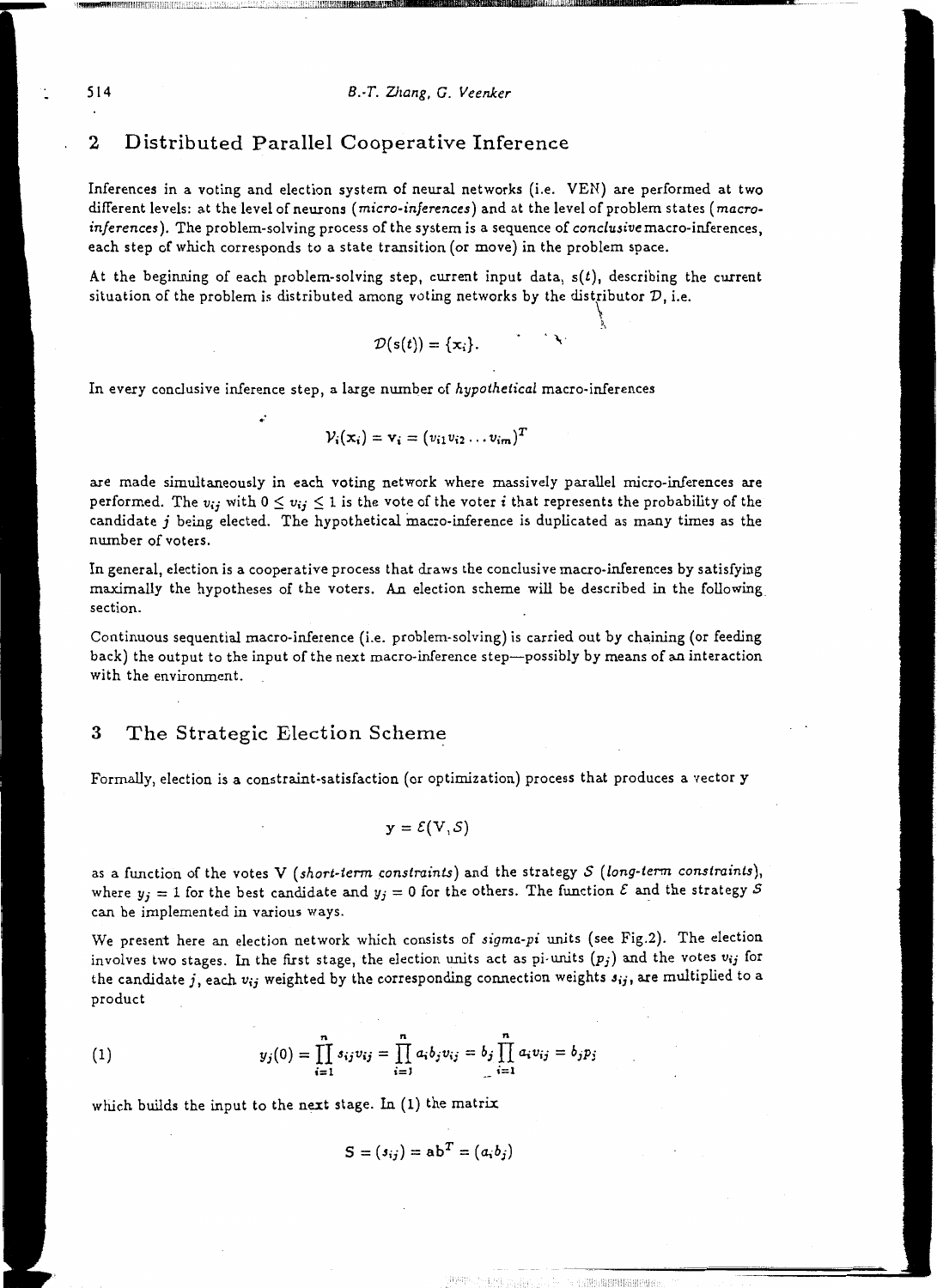represents the *privileges* that reflect the relative importance of the connections between the voters *i* and the candidates j. The vectors a and b will be called *privilege vectors* and the matrix S *privilege matrix* or *strategy matrix*. The separation of a and b vectors and the use of the intermediate units  $p_j$  make the strategy modification easier.



Fig.2. The election network

In the second stage, the election units act as sigma-units *(y;)* and the winner-take-all (1] competition process

(2) 
$$
y_j(t) = \epsilon \sum_{k=1}^m c_{jk} y_j(t-1)
$$

-

~,,,,,,

is repeated until a candidate (or  $l$  candidates in case of  $l$ -winner-take-all) takes all the votes. It is worth noting from Equations (1) and (2) that a candidate has a very low probability of winning if a voter casts him a strictly negative vote (near 0). This is the effect of the characteristic of the pi-units.

#### 4 An Example: Playing a Two-Person Board Game

To test the voting and election model and the strategic election scheme, we have constructed a YEN system which learns to play a two-person board game. In the game, the two players move their figures alternately on a 3 by 3 game board. The figure can move only one square horizontally or vertically at a time. A player wins the game when he conquers the home of the opponent or captures the opponent's figure. The home of the player is the position from which the player started the game. A player can capture the opponent's figure if it is in the position to which the player can move legally.

Attempting to move a step, in the mind of the player, at least the five *little minds* are cooperating and/or fighting: reaching the opponent's home, capturing the opponent's figure, not being captured, avoiding loops, and moving legally. We have implemented these little minds as the voters in the VEN system. Each voter was implemented as a three-layer (or two-connection-layer) feedforward network. The election network described above was used in election. The five voting networks were trained with examples from typical situations by a back-propagation learning algorithm [5]. A result of voting and election for board positions to move to *is* shown in Fit,.3 (see [7] for details).